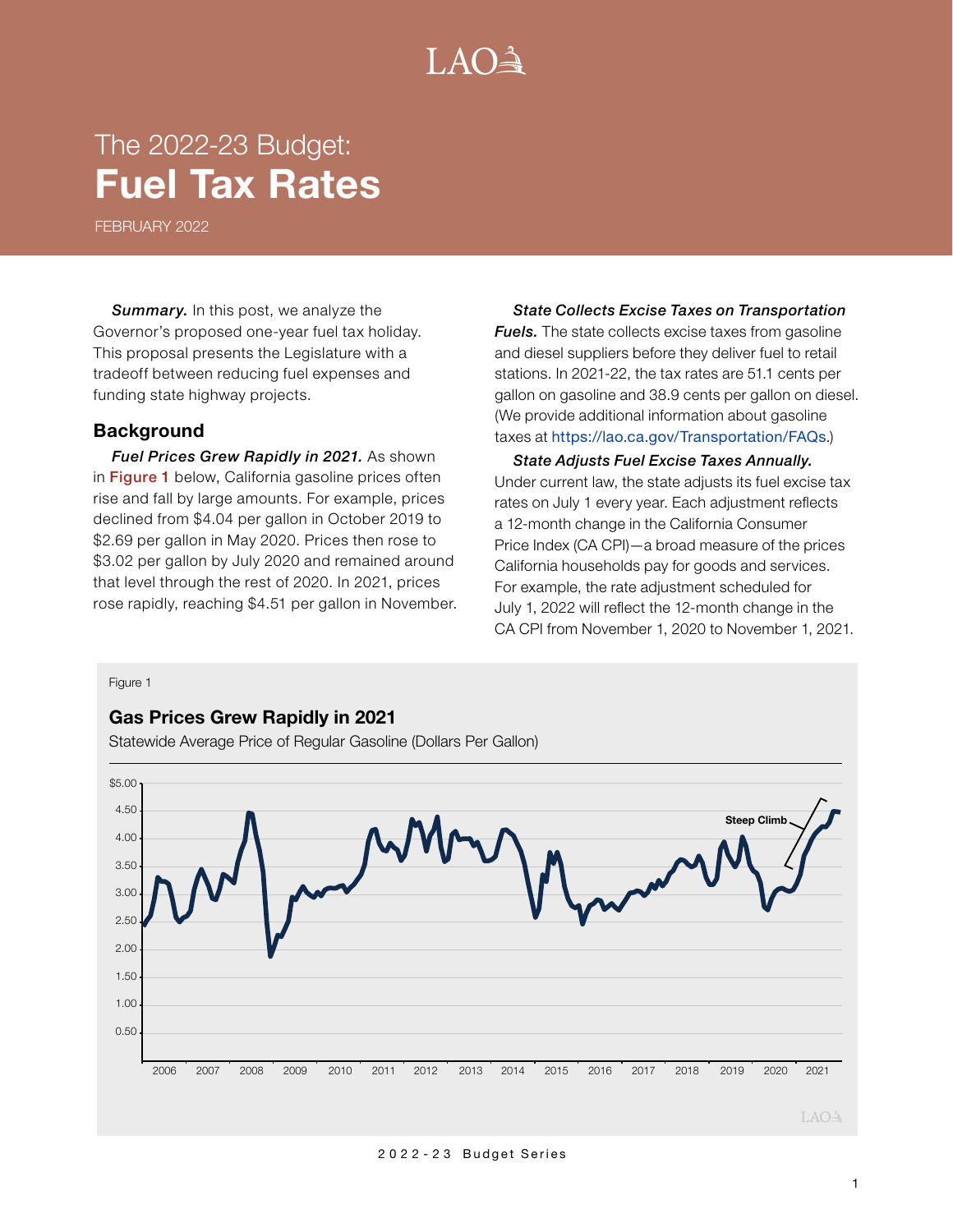## *Fuel Excise Taxes Support State Highways and Local Transportation Projects.*

The administration estimates that the state's fuel excise taxes will raise \$8.8 billion in 2021-22. Roughly two-thirds of these revenues remain at the state level. Most of this funding supports state highway maintenance, rehabilitation, and improvements, with a smaller amount supporting state programs that fund both state-led and local-led highway and transit improvements. The remaining one-third goes directly to cities and counties to support local street and road maintenance and rehabilitation.

*Federal Funding Also Supports Transportation Projects.* In addition to state excise tax revenues, the state receives federal fuel excise tax revenue for transportation. In recent years, the state typically has received roughly \$4 billion per year for this purpose. Roughly 60 percent remains at the state level to support state highway maintenance and rehabilitation, and 40 percent goes to local governments. The 2021 federal Infrastructure Investment and Jobs Act will provide at least an additional \$2 billion per year over five years for state and local transportation projects.

## **Governor's Proposal**

*Lower Fuel Tax Rates in 2022-23.* The Governor proposes a one-year reduction in fuel excise tax rates relative to current law. The amount of this reduction would exactly offset the inflation adjustment currently scheduled for July 1, 2022. As a result, from a taxpayer's perspective, no rate change would occur on that date. When this one-year "holiday" ends on July 1, 2023, the state once again would collect the full amount of the fuel excise taxes set by current law, including both the 2022 and 2023 inflation adjustments.

The administration estimates that the 2022 inflation adjustment will be 5.6 percent. As a result, under the Governor's proposal, the gasoline excise tax would be roughly 3 cents per gallon lower than it would be under current law. The corresponding reduction in the diesel excise tax would be roughly 2 cents per gallon. The administration estimates that the resulting revenue loss would be \$523 million.

#### *Backfill Funding for Local Programs.*

As described above, the state's fuel excise taxes raise revenues that support local transportation projects, such as local street and road maintenance and rehabilitation, as well as local-led highway and transit projects. The Governor proposes using the State Highway Account—which funds state highway projects—to backfill money to local governments and to state programs that support local projects to offset the revenue they would lose due to the proposed tax holiday. As a result, the proposal ultimately would reduce funding for state highways but not for local programs.

## **Assessment**

*July 1st Rate Changes Would Require Early*  **Action.** Advance notice of future tax rates is very helpful for taxpayers and tax administrators. For smooth implementation, the Department of Tax and Fee Administration (CDTFA) generally advises state and local lawmakers to enact sales and excise tax rate changes at least 90 days before they go into effect. If necessary, CDTFA likely could implement a rate change on a shorter timetable, but passing a trailer bill in June would not leave enough time. Consequently, we advise the Legislature to treat July 1st fuel tax changes as an "early action" item to resolve in advance of the main budget package.

*Slightly Lower Prices at the Pump.* Available evidence suggests that lower excise taxes likely would result in lower retail prices. The exact effect on retail prices is uncertain, but most of the change in the tax rate likely would be passed through to prices at the pump. For example, if the state declined to increase the excise tax by 3 cents per gallon on July 1, retail gasoline prices likely would be 2 to 3 cents per gallon lower than if the state proceeded with the increase.

*Less Revenue for Future Highway Projects.* Any reduction to fuel tax rates would reduce fuel tax revenues. If the Legislature backfilled local funding as the Governor proposes, then the revenue loss primarily would reduce funding for state highway projects. The California Department of Transportation (Caltrans) plans such projects well in advance, so changes in 2022-23 revenue likely would affect funding for projects around 2024-25. Due to the State Highway Account's estimated beginning balance of \$3 billion in 2022-23, the revenue loss would not affect projects planned for 2022-23 or 2023-24.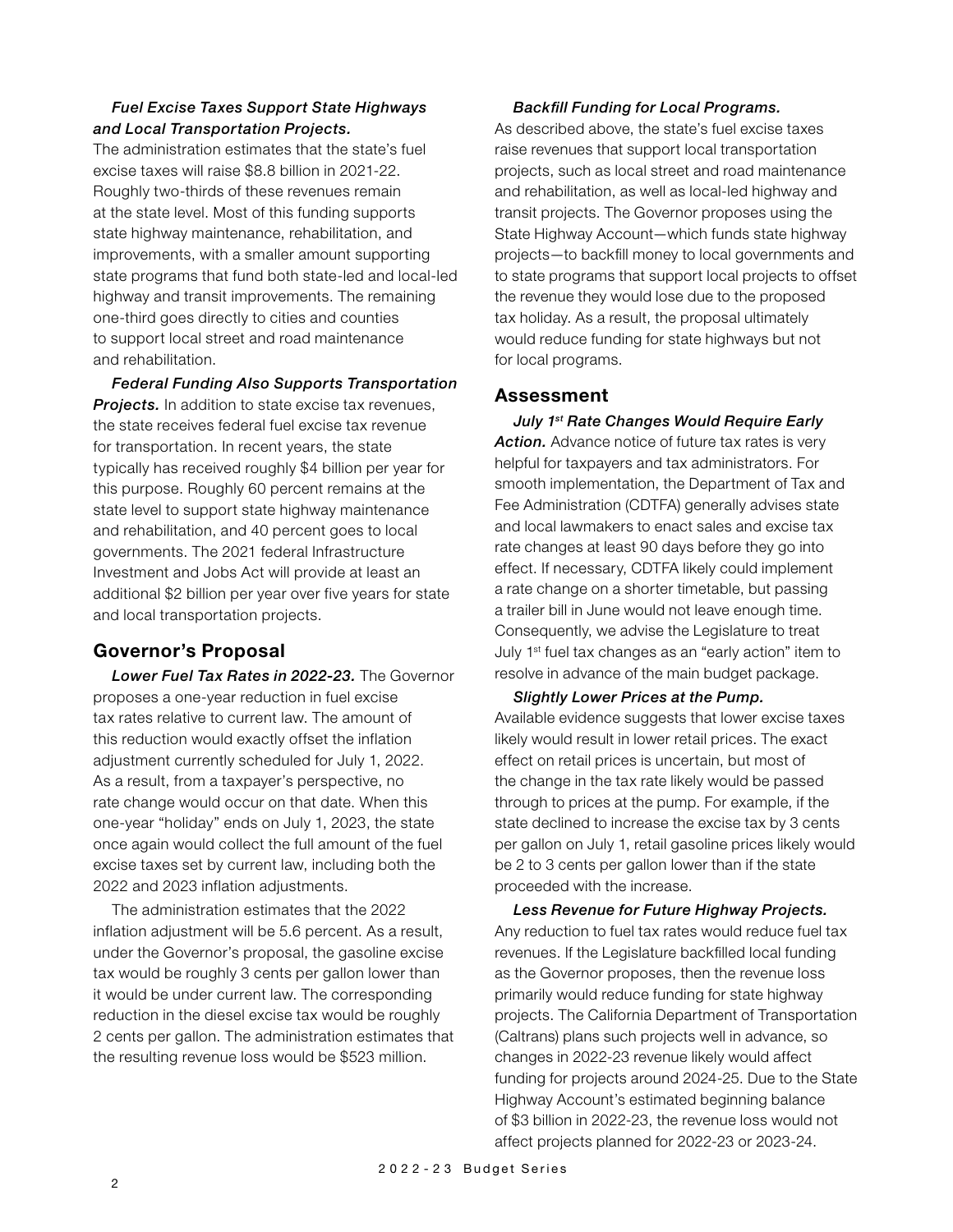The amount of the revenue loss depends on the amount of the rate reduction and on the number of gallons of fuel sold in 2022-23. Like all forecasts, fuel consumption forecasts are subject to uncertainty, but the administration's forecast—and the resulting revenue loss estimate of \$523 million is reasonable.

*Effects on Fuel Consumption Likely Modest.* The administration has framed many of its January budget proposals as efforts to combat climate change. In contrast, lower fuel taxes—and the lower fuel prices that would result—likely would lead to higher fuel consumption, which in turn could lead to higher greenhouse gas (GHG) emissions and other forms of pollution. That said, two factors could make the net increase in GHG emissions modest—perhaps even zero. First, a temporary price reduction of a few cents per gallon likely would result in a small increase in fuel consumption. (For example, we estimate that the Governor's proposal would increase gasoline consumption in 2022-23 by roughly 0.1 percent to 0.2 percent.) Second, the state's cap-and-trade program sets a limit on GHG emissions across various sectors through 2030. If this emissions cap turns out to be binding, then any increase in GHG emissions from transportation fuels will be offset by an equal reduction in GHG emissions from other sources subject to the cap. (Other aspects of the proposal such as changes in state highway projects—also could have environmental effects.)

## **Issues for Legislative Consideration**

*Key Tradeoff: Lower Fuel Prices Now or More State Highway Projects Later?* As noted above, lower fuel taxes provide benefits for fuel purchasers but reduce funding for state programs (primarily

state highway projects). As a rough guideline, for every \$175 million in revenue that the state forgoes, it can "buy" a one-cent per gallon reduction in gasoline tax rates (and a 0.7-cent per gallon reduction in diesel tax rates). The key question for the Legislature is what balance to strike between reducing fuel expenses and funding state highway projects. The connection between this fundamental policy choice and the annual inflation adjustment is tenuous at best, so we encourage the Legislature to regard the Governor's proposal as just one among a wide range of options.

*Who Gains, and Who Loses?* Lower fuel taxes would help people who buy fuel. Future highway projects would help people who drive on highways. These two groups overlap heavily, but there are some key differences. The people who likely would gain the most from a fuel tax holiday are those who purchase a lot of fuel relative to their use of state highways—because they mostly use surface streets, or their vehicles consume a lot of fuel, or both. The people who likely would lose the most are those who use state highways extensively but purchase relatively little fuel—because they drive electric vehicles (or fuel-efficient vehicles more generally).

*One-Year Holiday Would Make 2023 Increase*  **Steeper.** A one-year tax holiday would not change 2023-24 fuel tax rates. Consequently, such a holiday would result in a larger tax rate increase in 2023 than the one scheduled under current law. For example, the Governor's proposal effectively would combine the increases currently scheduled for 2022 and 2023 into a single, larger increase in 2023. Alternatively, the Legislature could consider making these adjustments in a few steps between July 2022 and July 2023.